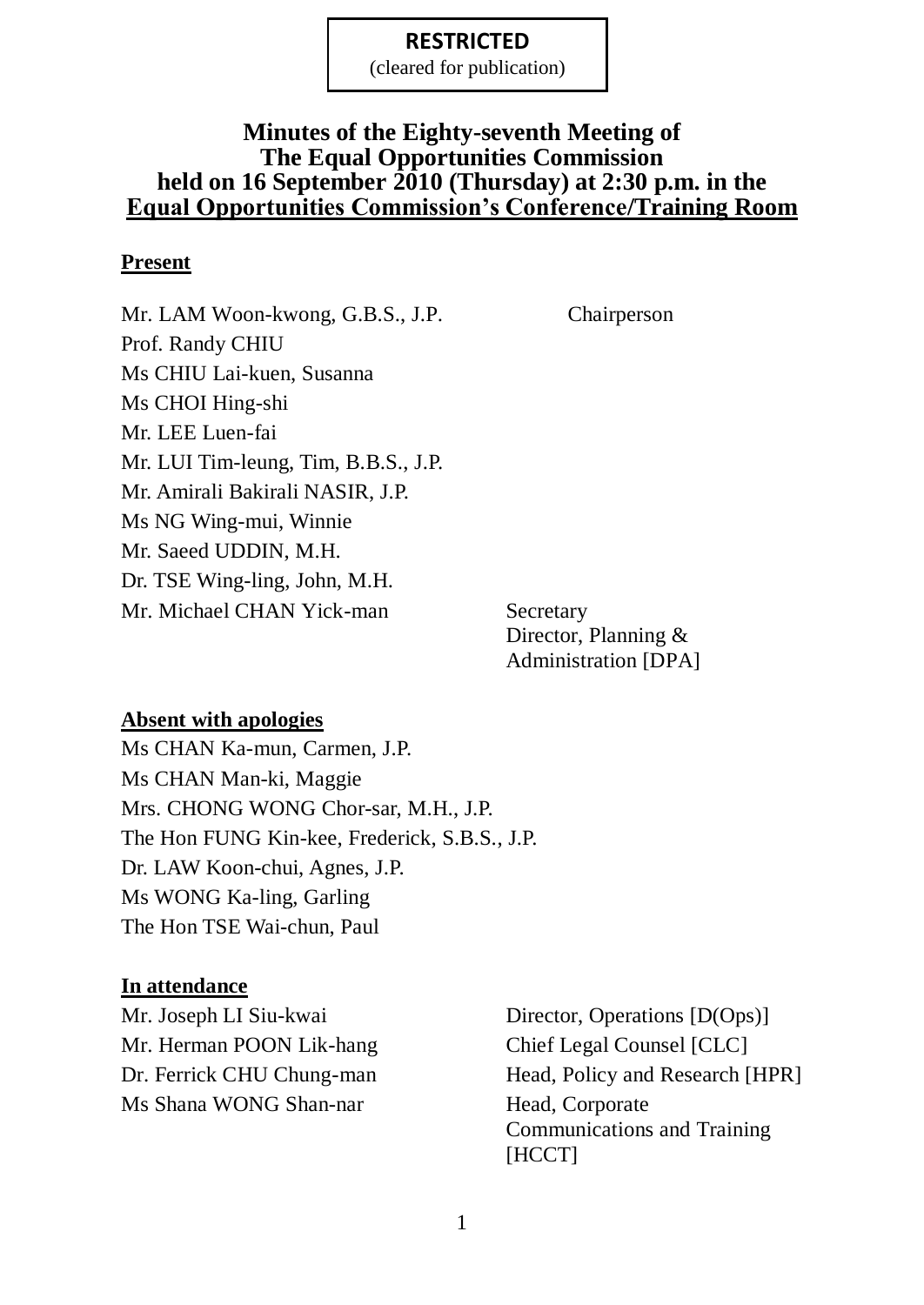(cleared for publication)

Ms Margaret WU Su-ka Senior Equal Opportunities Officer (Compliance) [SEOO(C)] Miss Gloria YU Wai-ling Senior Equal Opportunities Officer, Administration & Personnel [SAP]

# **I. Introduction**

1. The Chairperson (C/EOC) welcomed all Commission Members (Members) to the  $87<sup>th</sup>$  Meeting. Apologies for absence were received from Ms CHAN Ka-mun, Carmen, Ms CHAN Man-ki, Maggie, Mrs. CHONG WONG Chor-sar, Dr. LAW Koon-chui, Agnes, The Hon Paul TSE, Ms WONG Ka-ling, Garling and The Hon FUNG Kin-kee due to clash of meetings/out of town/other business engagements. *(Dr. Agnes LAW and Ms Garling WONG were representing the EOC to attend the International Forum on Women in Urban Development and Commemoration of the 15th Anniversary of the Fourth World Conference on Women held from 16 – 19 September 2010 in Shanghai*.)

2. C/EOC said that a press briefing would be held as usual after the meeting to brief on major items discussed in this meeting and EOC's operational and financial performance for fiscal year 2009/2010.

# **II. Confirmation of Minutes**

(Agenda Item No. 1)

3. The Minutes of the  $85<sup>th</sup>$  Meeting held on 17 June 2010 issued to Members on 15 July 2010 and  $86<sup>th</sup>$  (Special) Meeting held on 4 August 2010 issued to Members on 1 September 2010 were confirmed without amendment.

# **III. Matters Arising**

(Agenda Item No. 2)

# **Proposal to set up an Equal Opportunities Tribunal**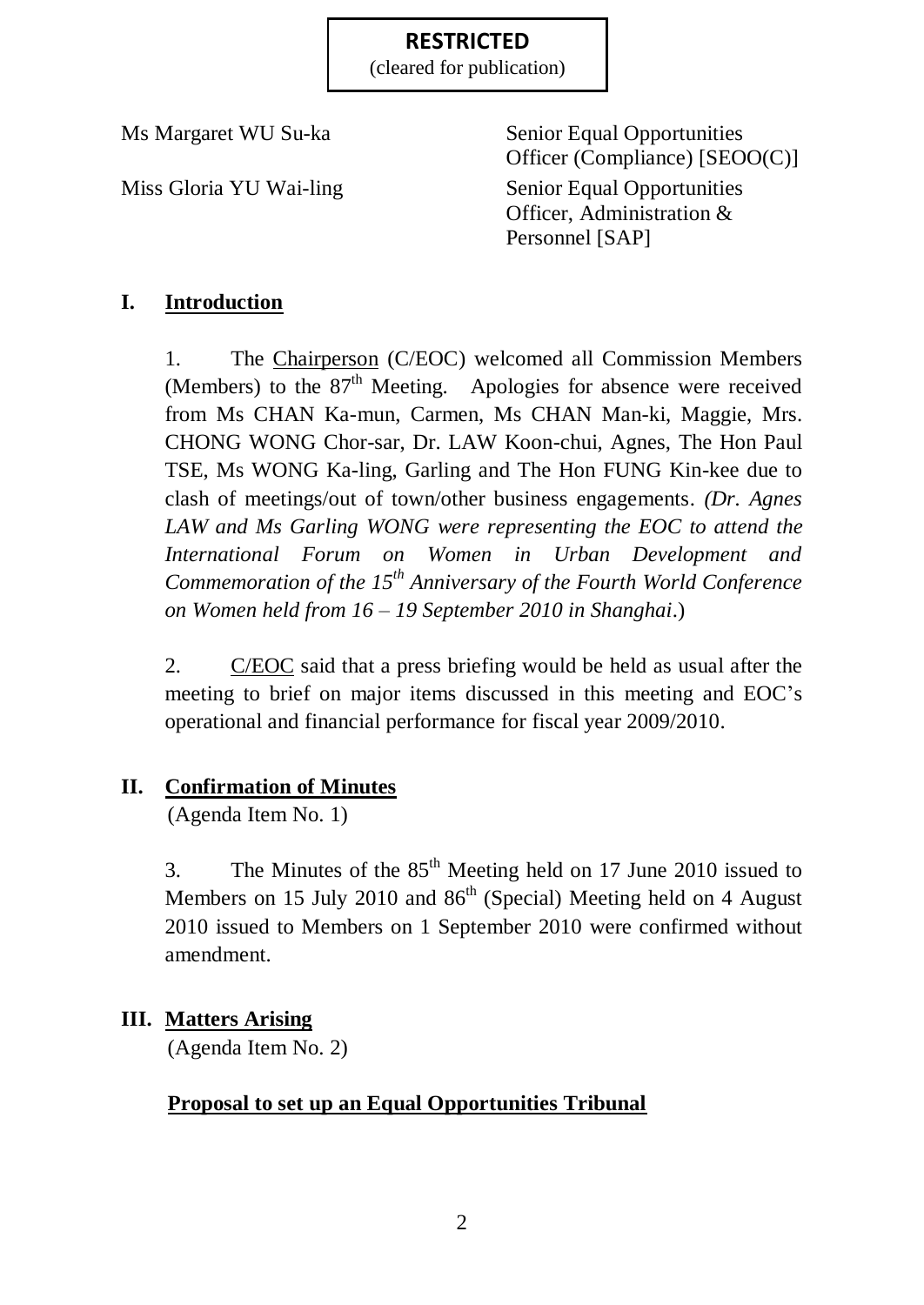(cleared for publication)

4. At the last Meeting, Members agreed that the EOC should initiate in-depth discussions with stakeholders to enhance their understanding and to garner their support in setting up an Equal Opportunities Tribunal (EOT) before taking the proposal to the Government again. C/EOC said that liaison work with stakeholder groups had since been started. The Hong Kong Bar Association (Bar Association) and the Law Society of Hong Kong (Law Society) had been approached. An initial meeting was held with the Bar Association and support in principle to EOC's preliminary proposal was obtained. The meeting with the Law Society would be arranged in late September/early October. Both the Bar Association and the Law Society had requested to be kept informed of developments. The EOC office would continue to meet other stakeholders, including trade unions, employers' groups and appropriate committees of the Legislative Council to get their views and support in this matter with an aim to complete this important task by the end of this year.

5. Other Matters Arising including the progress on the follow-up actions of the report on Formal Investigation on Accessibility in Certain Publicly Accessible Premises and the updates on Law Amendment Proposals would be discussed under New Agenda Items 3 and 5 respectively.

# **IV. New Agenda Items**

# **Progress on the Follow-up Actions of the Report on Formal Investigation on Accessibility in Certain Publicly Accessible Premises released in June 2010**

(EOC Paper No. 23/2010; Agenda Item No. 3)

6. D(Ops) briefed Members the progress on the follow-up actions taken up with the Government and the Link Management (LINK) on recommendations made in the Formal Investigation Report (FI Report) as reported in EOC Paper No. 23/2010.

7. Members noted that the overall response and follow up actions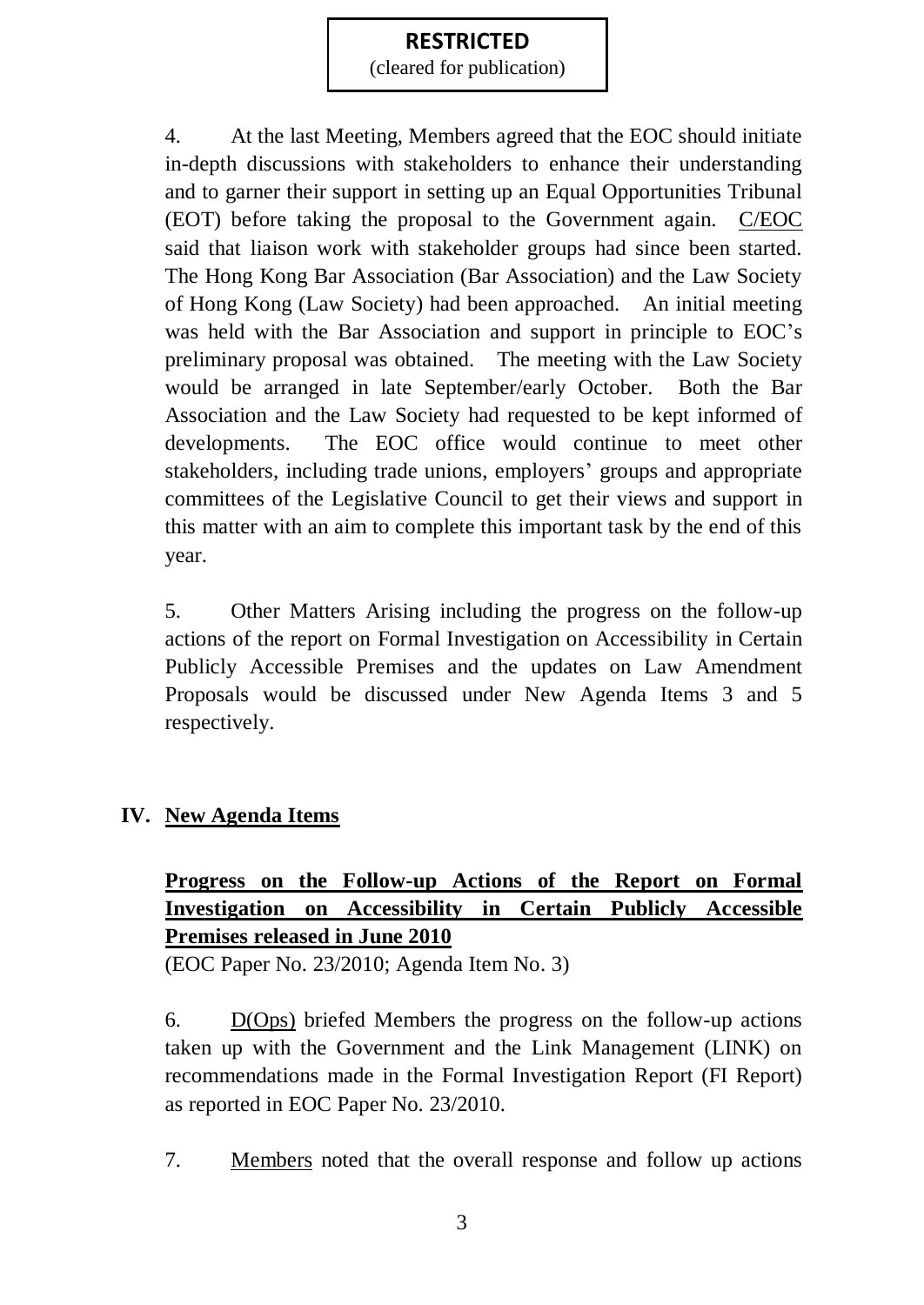(cleared for publication)

from the Government were positive and in good progress. However, in LINK's case, apart from a training session on accessibility issues attended by 50 facilities management staff, it had yet to follow up on the improvements required. To urge for specific action plan and timeline, a letter had been sent to the LINK by the EOC office. In addition, due to LINK's personnel changes, the FI Report and individual site inspection results were re-sent to them to enable the newly joined liaison person to understand the exercise and issues better. The EOC office would continue to monitor the progress of the follow up actions with the Government and the LINK for specific and comprehensive improvements in their facilities' accessibility.

8. D(Ops) added that after the release of the FI Report, an increase in the number of complaints and enquiries received related to accessibility had been noted. Obviously, the FI Report had created an impact on the society.

9. In response to a question raised by Mr Saeed UDDIN, C/EOC said that for all new development projects, the Barrier Free Access 2008 Design Manual published by the Buildings Department had to be followed under the existing legislation. Besides, the EOC office had written to the Government urging it to apply the universal design concepts, instead of simply adhering to the Barrier Free Access 2008 Design Manual, in its major development plans, such as the West Kowloon Cultural District Development Project and the Kai Tak Cruise Terminal Project, so as to ensure the barrier-free accessibility for all was on par with world standards.

10. Mr LEE Luen-fai noted from some media reports that the EOC might consider issuing enforcement notice to the LINK if there was little progress in improving the accessibility of its facilities. He enquired what criteria would be considered in issuing an enforcement notice. C/EOC replied that the EOC, under the Disability Discrimination Ordinance, was given power to issue enforcement notices following formal investigations, though it had not issued any before. At present, the EOC office was discussing the criteria and situations warranting the issuing of such notice, and the steps to be involved. The more likely situation was where there was long-term systemic discrimination present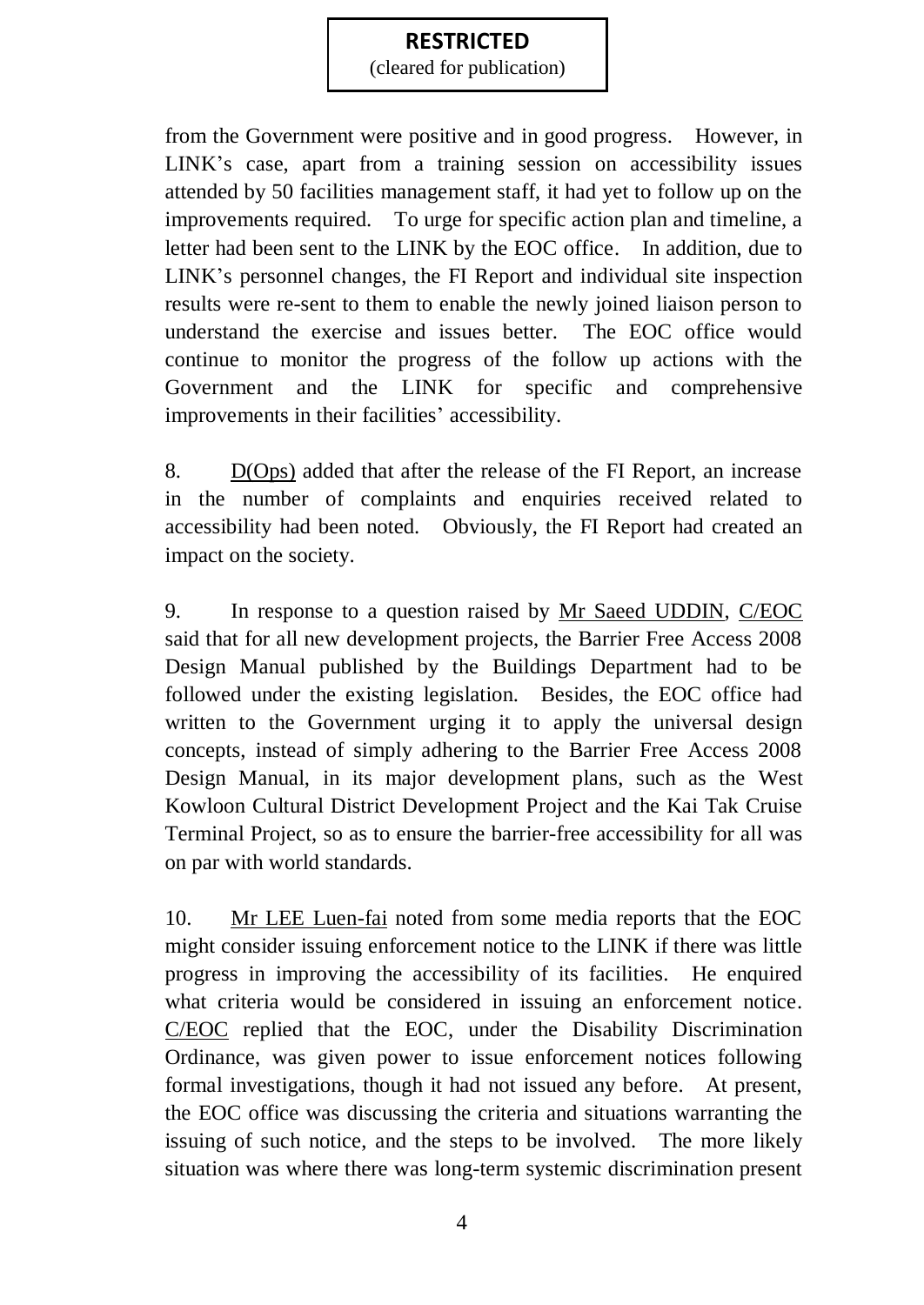(cleared for publication)

and the issue of an enforcement notice would be a more effective measure to eliminate it. Improvement to barrier-free access identified from the FI Report could be one of those situations. As regards the steps involved, the Board's approval of issuing an enforcement notice would be a prerequisite, and if deficiencies were still not rectified after an enforcement notice had been issued, the EOC could then apply to the court for issuing an injunction. The procedures involved were complex and the office would try out some mock-up cases to ensure when a real case was to be undertaken, the required procedures could be smoothly carried out. C/EOC reiterated that when the EOC was to exercise such power, the Board's prior approval would be sought.

11. EOC Paper No. 23/2010 was noted.

# **Progress on Revision of the Code of Practice on Employment under the Disability Discrimination Ordinance**

(EOC Paper No. 24/2010; Agenda Item No. 4)

12. DPA briefed Members the salient points contained in EOC Paper No. 24/2010, which reported the progress of the revision of the Code of Practice on Employment (CoP) under the Disability Discrimination Ordinance (DDO).

13. Members noted that the public consultation on the revised CoP lasting for three months from 8 April 2010 to 8 July 2010 had now been completed. A total of 49 written submissions from a wide variety of stakeholders were received during this period. All written submissions received were summarized in the appendix to the EOC Paper. Many viewed that the revised code provided a better explanation of legal terminologies and concepts, contained plenty of case illustrations and provided practical guidelines to both employers and employees. On the other hand, there were suggestions to further clarify certain legal concepts and definitions, expand on specific topics, refine the case illustrations, change some of the wordings and also some other comments not relevant to the revision of the code. All views and comments received had now been consolidated serving as a reference for modifying the code. When the code was appropriately modified,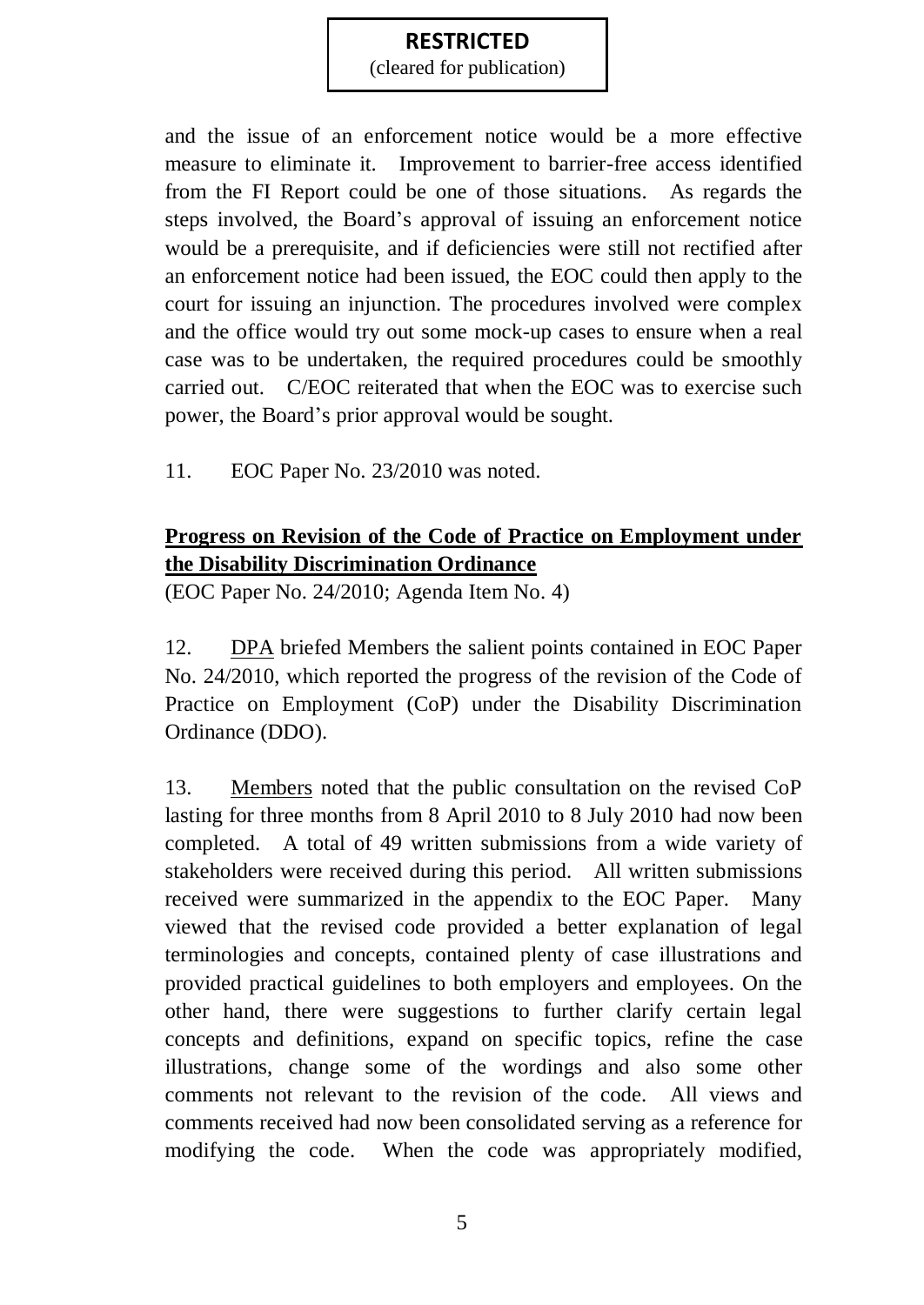(cleared for publication)

Members' views and endorsement would be sought. Another briefing on the modified code could be arranged for Members if necessary. After that, the final version would be arranged to be published in the Gazette and then laid before the Legislative Council for negative vetting. The final code was expected to become effective before the end of this year.

*(Dr John TSE joined the meeting at this juncture)*

14. Members noted EOC Paper No. 24/2010.

# **Updates on Law Amendment Proposals**

(EOC Paper No. 25/2010; Agenda Item No. 5)

15. CLC highlighted to Members the important details of EOC's proposals for law amendment to be submitted to the Government as contained in EOC Paper No. 25/2010.

16. Members noted that there were 12 proposed amendments. In accordance with Members' view at the  $85<sup>th</sup>$  EOC Meeting, proposals that the Government had previously agreed and where there was operational need should be followed up. There was a new technical amendment proposed related to bringing the SDO, FSDO and RDO in line with the DDO in terms of damages for indirect discrimination (Item 11 of Annex II to EOC Paper No. 25/2010) included in the submission but the proposal in respect of giving EOC power to apply for declaratory and injunctive relief was not included as more deliberation was required on this proposal.

17. Members noted EOC Paper No. 25/2010, and had no comments. The EOC office would submit the proposals contained in the paper to the Government accordingly.

# **Six Monthly Review of EOC's Work (January – June 2010)** (EOC Paper No. 26/2010; Agenda Item No. 6)

18. EOC Paper No. 26/2010 provided a statistical representation of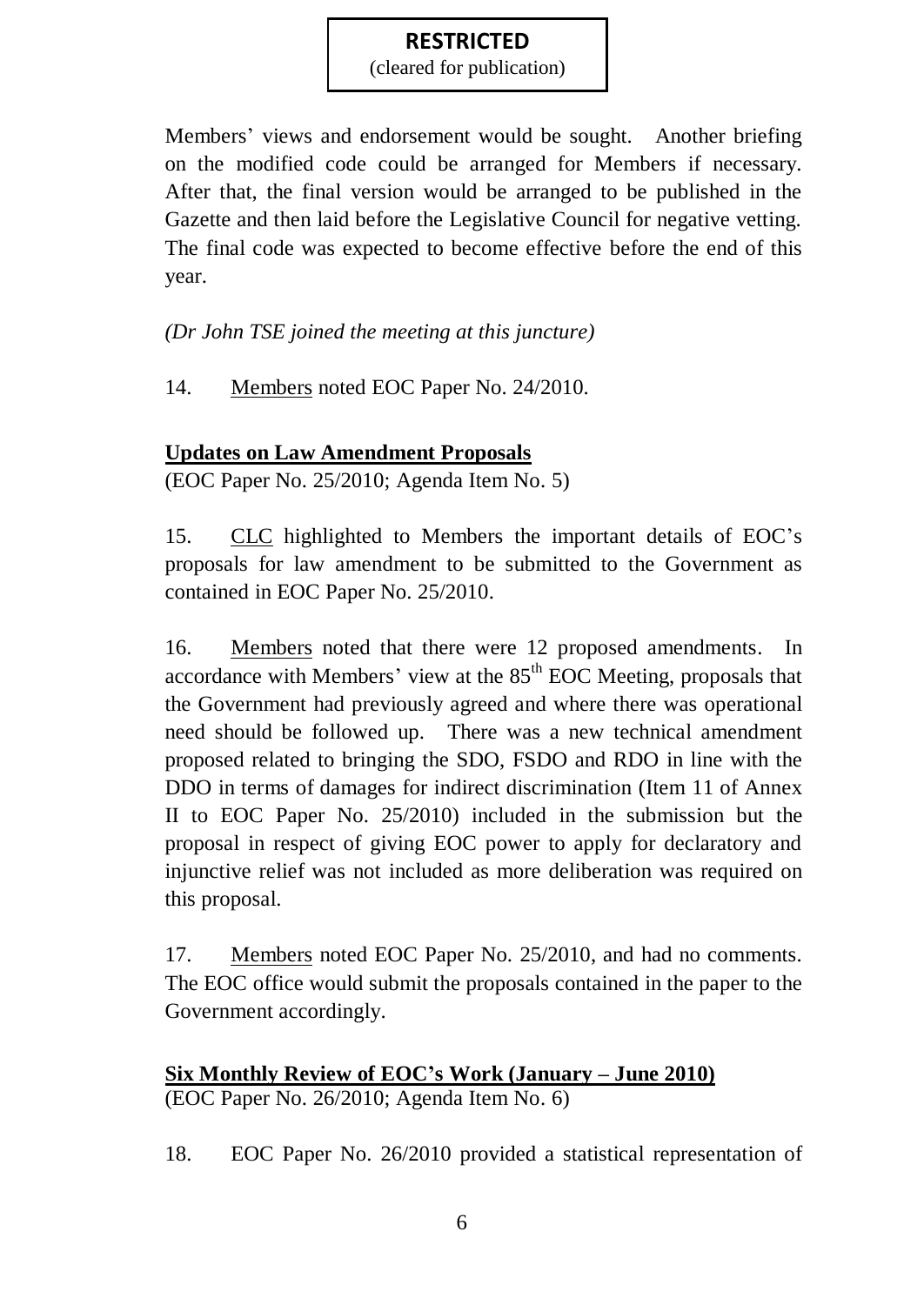(cleared for publication)

the work of the Commission, as well as major work / project progress and court actions undertaken for the period 1 January to 30 June 2010.

19. Members noted EOC Paper No. 26/2010.

**Reports of the Legal & Complaints Committee, Community Participation & Publicity Committee, Policy and Research Committee and Administration & Finance Committee**

(EOC Paper No. 27/2010; Agenda Item No. 7)

20. EOC Paper No. 27/2010 presented important matters raised and decisions made at the meetings of the four EOC Committees since the last reporting at the  $85<sup>th</sup>$  EOC Meeting. C/EOC drew Members' attention to Appendix 3 of the said paper which reported the decision of the Policy and Research Committee (PARC) to form two working groups to deal with the identified priority issues of "Barrier Free Access" and "Education for Ethnic Minorities" respectively. Membership of the two working groups was open to all Members. Interested Members were invited to join the working groups to help take the two priority issues forward.

21. Members noted EOC Paper No. 27/2010.

# **Endorsement of Co-opted Membership of the Policy & Research Committee**

(EOC Paper No. 28/2010; Agenda Item No. 8)

22. EOC Paper No. 28/2010 sought Members' approval to appoint Mr. B. MIRZAEI as a Co-opted Member of the Policy and Research Committee (PARC). Members noted that the PARC had considered and recommended Mr. MIRZAEI's appointment with immediate effect until 19 May 2012 to tie in with the appointment and cessation dates of EOC Board Members. Mr. MIRZAEI's CV was in the Appendix to the said paper for Members' reference.

23. Members endorsed the appointment of Mr. B. MIRZAEI as Co-opted Member of the PARC with immediate effect until 19 May